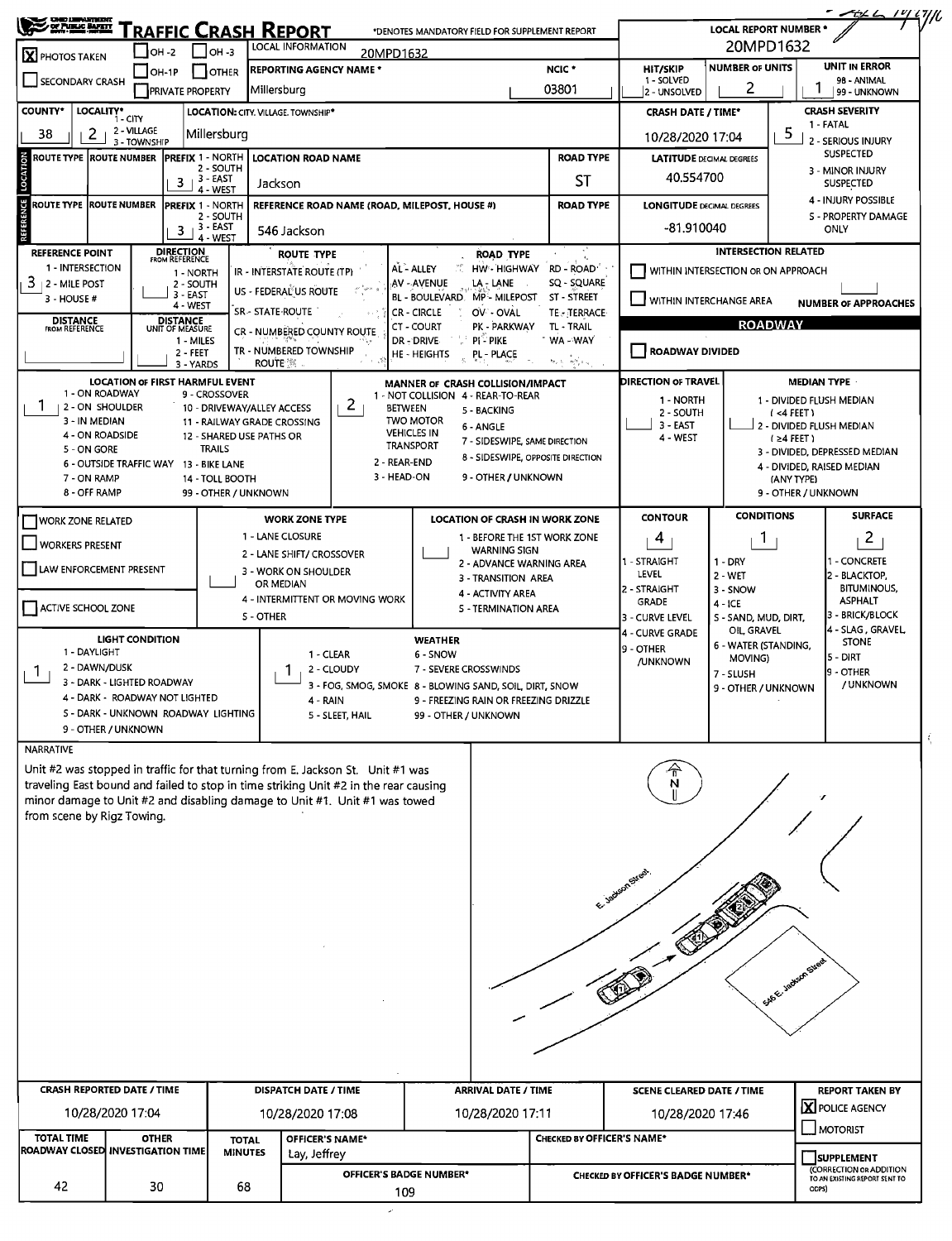|                                                                                                                            | <b>LOCAL REPORT NUMBER</b>                                                    |                                                                     |                                                         |                                                        |                                                                                    |                                                                  |  |  |  |  |  |
|----------------------------------------------------------------------------------------------------------------------------|-------------------------------------------------------------------------------|---------------------------------------------------------------------|---------------------------------------------------------|--------------------------------------------------------|------------------------------------------------------------------------------------|------------------------------------------------------------------|--|--|--|--|--|
| <b>CHIO DEPARTMENT</b><br>DF PUBLIO ANTITY<br>INIT                                                                         | 20MPD1632                                                                     |                                                                     |                                                         |                                                        |                                                                                    |                                                                  |  |  |  |  |  |
| OWNER NAME: LAST, FIRST, MIDDLE (CI SAME AS DRIVER)<br>UNIT#                                                               |                                                                               |                                                                     |                                                         | OWNER PHONE: MCLUDE AREA CODE (E) SAME AS DRIVER)      | DAMAGE                                                                             |                                                                  |  |  |  |  |  |
| ٦<br>WHITWORTH, SAMANTHA, Y                                                                                                |                                                                               |                                                                     | 330-231-5326                                            |                                                        | <b>DAMAGE SCALE</b>                                                                |                                                                  |  |  |  |  |  |
| OWNER ADDRESS: STREET, CITY, STATE, ZIP( C SAME AS DRIVER)<br>5093 CR 400, MILLERSBURG, OH, 44654                          |                                                                               |                                                                     |                                                         |                                                        | 1 - NONE<br>3 - FUNCTIONAL DAMAGE<br>4<br>2 - MINOR DAMAGE<br>4 - DISABLING DAMAGE |                                                                  |  |  |  |  |  |
| COMMERCIAL CARRIER: NAME, ADDRESS, CITY, STATE, ZIP                                                                        |                                                                               |                                                                     |                                                         | COMMERCIAL CARRIER PHONE: INCLUDE AREA CODE            | 9 - UNKNOWN                                                                        |                                                                  |  |  |  |  |  |
|                                                                                                                            |                                                                               |                                                                     |                                                         |                                                        | <b>DAMAGED AREA(S)</b>                                                             |                                                                  |  |  |  |  |  |
| LP STATE   LICENSE PLATE #                                                                                                 | <b>VEHICLE IDENTIFICATION #</b>                                               |                                                                     | <b>VEHICLE YEAR</b>                                     | <b>VEHICLE MAKE</b>                                    |                                                                                    | INDICATE ALL THAT APPLY                                          |  |  |  |  |  |
| <b>FXL7248</b><br>OН<br><b>INSURANCE COMPANY</b>                                                                           | 1G1PC5SB2D7195672<br><b>INSURANCE POLICY #</b>                                |                                                                     | 2013                                                    | <b>CHEVROLET</b>                                       |                                                                                    |                                                                  |  |  |  |  |  |
| <b>INSURANCE</b><br><b>X</b> VERIFIED<br><b>FARMERS</b>                                                                    | 187384798                                                                     |                                                                     | <b>COLOR</b><br>WHI                                     | <b>VEHICLE MODEL</b><br>CRUZE                          |                                                                                    |                                                                  |  |  |  |  |  |
| <b>TYPE OF USE</b>                                                                                                         | US DOT #                                                                      |                                                                     | TOWED BY: COMPANY NAME                                  |                                                        |                                                                                    |                                                                  |  |  |  |  |  |
| IN EMERGENCY<br>COMMERCIAL<br>GOVERNMENT<br><b>RESPONSE</b>                                                                | VEHICLE WEIGHT GVWR/GCWR                                                      | <b>RIGZ</b>                                                         | <b>HAZARDOUS MATERIAL</b>                               |                                                        |                                                                                    |                                                                  |  |  |  |  |  |
| # OCCUPANTS<br><b>INTERLOCK</b><br>DEVICE<br>HIT/SKIP UNIT                                                                 | 1 - ≤10K LBS.                                                                 |                                                                     | <b>TMATERIAL</b><br>CLASS #<br><b>RELEASED</b>          | PLACARD ID#                                            |                                                                                    |                                                                  |  |  |  |  |  |
| <b>EQUIPPED</b>                                                                                                            | 2 - 10.001 - 26K LBS.<br>$3 - 26K$ LBS.                                       |                                                                     | <b>PLACARD</b>                                          |                                                        |                                                                                    |                                                                  |  |  |  |  |  |
| 1 - PASSENGER CAR<br>6 - VAN (9-15 SEATS)<br>2 - PASSENGER VAN<br>7 - MOTORCYCLE 2-WHEELED                                 | 12 - GOLF CART<br>13 - SNOWMOBILE                                             |                                                                     | 18 - LIMO (UVERY VEHICLE)<br>19 - BUS (16 + PASSENGERS) | 23 - PEDESTRIAN/SKATER<br>24 - WHEELCHAIR (ANY TYPE)   |                                                                                    |                                                                  |  |  |  |  |  |
| (MINIVAN)<br>8 - MOTORCYCLE 3-WHEELED                                                                                      | 14 - SINGLE UNIT<br>20 - OTHER VEHICLE<br><b>TRUCK</b>                        |                                                                     |                                                         | 25 - OTHER NON-MOTORIST                                |                                                                                    | 11<br>10                                                         |  |  |  |  |  |
| UNIT TYPE 3 - SPORT UTILITY<br>9 - AUTOCYCLE<br>VEHICLE<br>10 - MOPED OR MOTORIZED                                         | 21 - HEAVY EQUIPMENT<br>15 - SEMI-TRACTOR                                     |                                                                     | 22 - ANIMAL WITH RIDER OR                               | 26 - BICYCLE<br>27 - TRAIN                             |                                                                                    |                                                                  |  |  |  |  |  |
| <b>BICYCLE</b><br>4 - PICK UP<br>5 - CARGO VAN<br>11 - ALL TERRAIN VEHICLE                                                 | 16 - FARM EQUIPMENT<br>17 - MOTORHOME                                         |                                                                     | ANIMAL-DRAWN VEHICLE                                    | 99 - UNKNOWN OR HIT/SKIP                               |                                                                                    |                                                                  |  |  |  |  |  |
| (ATV/UTV)<br># OF TRAILING UNITS                                                                                           |                                                                               |                                                                     |                                                         |                                                        | 12                                                                                 | 12                                                               |  |  |  |  |  |
| WAS VEHICLE OPERATING IN AUTONOMOUS                                                                                        | 0 - NO AUTOMATION                                                             |                                                                     | 3 - CONDITIONAL AUTOMATION 9 - UNKNOWN                  |                                                        |                                                                                    | 12                                                               |  |  |  |  |  |
| MODE WHEN CRASH OCCURRED?<br>0                                                                                             | 1 - DRIVER ASSISTANCE                                                         |                                                                     | 4 - HIGH AUTOMATION                                     |                                                        |                                                                                    |                                                                  |  |  |  |  |  |
| Ζ<br>1 - YES 2 - NO 9 - OTHER / UNKNOWN AUTONOMOUS 2 - PARTIAL AUTOMATION 5 - FULL AUTOMATION                              |                                                                               |                                                                     |                                                         |                                                        |                                                                                    | 10<br>Ð                                                          |  |  |  |  |  |
| MODE LEVEL<br>1 - NONE<br>6 - BUS - CHARTER/TOUR                                                                           | $11 - FIRE$                                                                   | 16 - FARM                                                           |                                                         | 21 - MAIL CARRIER                                      |                                                                                    |                                                                  |  |  |  |  |  |
| $2 - TAXI$<br>7 - BUS - INTERCITY                                                                                          | 12 - MILITARY                                                                 |                                                                     | 17 - MOWING                                             | 99 - OTHER / UNKNOWN                                   |                                                                                    |                                                                  |  |  |  |  |  |
| 3 - ELECTRONIC RIDE<br><b>B - BUS - SHUTTLE</b><br>SHARING<br><b>SPECIAL</b><br>9 - BUS - OTHER                            | 13 - POLICE<br><b>14 - PUBLIC UTILITY</b>                                     | 19 - TOWING                                                         | 18 - SNOW REMOVAL                                       |                                                        |                                                                                    |                                                                  |  |  |  |  |  |
| <b>FUNCTION 4 - SCHOOL TRANSPORT</b><br>10 - AMBULANCE<br>5 - BUS - TRANSIT/COMMUTER                                       | 1S - CONSTRUCTION EQUIP.                                                      |                                                                     | 20 - SAFETY SERVICE<br>PATROL                           |                                                        |                                                                                    | 12<br>12                                                         |  |  |  |  |  |
| 1 - NO CARGO BODY TYPE<br>4 - LOGGING                                                                                      | 7 - GRAIN/CHIPS/GRAVEL                                                        | <b>11 - DUMP</b>                                                    |                                                         | 99 - OTHER / UNKNOWN                                   |                                                                                    |                                                                  |  |  |  |  |  |
| 1<br>/ NOT APPLICABLE<br>5 - INTERMODAL<br>$2 - BUS$<br><b>CONTAINER CHASSIS</b>                                           | 8 - POLE                                                                      | 12 - CONCRETE MIXER<br>13 - AUTO TRANSPORTER<br>14 - GARBAGE/REFUSE |                                                         |                                                        |                                                                                    |                                                                  |  |  |  |  |  |
| CARGO<br>3 - VEHICLE TOWING<br>6 - CARGOVAN<br><b>BODY</b>                                                                 | 9 - CARGO TANK<br>10 - FLAT BED                                               |                                                                     |                                                         |                                                        |                                                                                    | 9<br>9                                                           |  |  |  |  |  |
| ANOTHER MOTOR VEHICLE<br>/ENCLOSED BOX<br><b>TYPE</b>                                                                      |                                                                               |                                                                     |                                                         |                                                        |                                                                                    |                                                                  |  |  |  |  |  |
| 1 - TURN SIGNALS<br>4 - BRAKES<br>2 - HEAD LAMPS<br><b>S - STEERING</b>                                                    | 7 - WORN OR SLICK TIRES<br><b>8 - TRAILER EQUIPMENT</b>                       |                                                                     | 9 - MOTOR TROUBLE<br>10 - DISABLED FROM PRIOR           | 99 - OTHER / UNKNOWN                                   |                                                                                    |                                                                  |  |  |  |  |  |
| <b>VEHICLE</b><br>3 - TAIL LAMPS<br>6 - TIRE 81 OWOUT<br><b>DEFECTS</b>                                                    | <b>DEFECTIVE</b>                                                              |                                                                     | <b>ACCIDENT</b>                                         |                                                        |                                                                                    |                                                                  |  |  |  |  |  |
| 1 - INTERSECTION -<br>4 - MIDBLOCK -                                                                                       | 7 - SHOULDER/ROADSIDE                                                         |                                                                     | 10 - DRIVEWAY ACCESS                                    | 99 - OTHER / UNKNOWN                                   | NO DAMAGE [0]                                                                      | <b>UNDERCARRIAGE [ 14 ]</b>                                      |  |  |  |  |  |
| MARKED CROSSWALK<br>MARKED CROSSWALK<br>2 - INTERSECTION -<br>S - TRAVEL LANE -<br>NON-                                    | 8 - SIDEWALK                                                                  | 11 - SHARED USE PATHS<br>OR TRAILS                                  |                                                         |                                                        | $\Box$ - TOP [ 13 ]                                                                | $\Box$ - ALL AREAS [ 15 ]                                        |  |  |  |  |  |
| MOTORIST<br>UNMARKED CROSSWALK<br>OTHER LOCATION<br><b>LOCATION</b><br>3 - INTERSECTION - OTHER<br><b>6 - BICYCLE LANE</b> | 9 - MEDIAN/CROSSING<br><b>ISLAND</b>                                          |                                                                     | 12 - FIRST RESPONDER<br>AT INCIDENT SCENE               |                                                        |                                                                                    | $\Box$ - UNIT NOT AT SCENE [ 16 ]                                |  |  |  |  |  |
| 1 - STRAIGHT AHEAD<br>1 - NON-CONTACT                                                                                      | 9 - LEAVING TRAFFIC                                                           |                                                                     | 15 - WALKING, RUNNING,                                  | 21 - STANDING OUTSIDE                                  |                                                                                    | <b>INITIAL POINT OF CONTACT</b>                                  |  |  |  |  |  |
| 2 - BACKING<br>2 - NON-COLLISION<br>3 - CHANGING LANES                                                                     | LANE<br>10 - PARKED                                                           |                                                                     | JOGGING, PLAYING<br>16 - WORKING                        | DISABLED VEHICLE<br>99 - OTHER / UNKNOWN               | 0 - NO DAMAGE                                                                      | 14 - UNDERCARRIAGE                                               |  |  |  |  |  |
| 3<br>4 - OVERTAKING/PASSING<br>3 - STRIKING<br>PRE-CRASH 5 - MAKING RIGHT TURN                                             | 11 - SLOWING OR STOPPED<br>IN TRAFFIC                                         |                                                                     | 17 - PUSHING VEHICLE<br>18 - APPROACHING OR             |                                                        | 12                                                                                 | 1-12 - REFER TO UNIT 15 - VEHICLE NOT AT SCENE<br><b>DIAGRAM</b> |  |  |  |  |  |
| <b>ACTION</b><br>4 - STRUCK<br><b>ACTIONS</b> 6 - MAKING LEFT TURN<br>5 - BOTH STRIKING<br>7 - MAKING U-TURN               | 12 - DRIVERLESS                                                               |                                                                     | LEAVING VEHICLE                                         |                                                        | 99 - UNKNOWN<br>13 - TOP                                                           |                                                                  |  |  |  |  |  |
| & STRUCK<br><b>B - ENTERING TRAFFIC</b>                                                                                    | 13 - NEGOTIATING A CURVE<br>14 - ENTERING OR CROSSING 20 - OTHER NON-MOTORIST |                                                                     | 19 - STANDING                                           |                                                        |                                                                                    |                                                                  |  |  |  |  |  |
| LANE<br>9 - OTHER / UNKNOWN<br>1 - NONE                                                                                    | SPECIFIED LOCATION<br>8 - FOLLOWING TOO CLOSE 13 - IMPROPER START FROM        |                                                                     |                                                         | 18 - OPERATING DEFECTIVE 23 - OPENING DOOR INTO        |                                                                                    | TRAFFIC                                                          |  |  |  |  |  |
| 2 - FAILURE TO YIELD<br>/ACDA<br>3 - RAN RED LIGHT<br>9 - IMPROPER LANE                                                    | A PARKED POSITION<br>14 - STOPPED OR PARKED                                   |                                                                     | <b>EQUIPMENT</b><br>19 - LOAD SHIFTING                  | ROADWAY<br>99 - OTHER IMPROPER                         | <b>TRAFFICWAY FLOW</b><br>1 - ONE-WAY                                              | TRAFFIC CONTROL<br>1 - ROUNDABOUT 4 - STOP SIGN                  |  |  |  |  |  |
| <b>CHANGE</b><br>4 - RAN STOP SIGN<br>8                                                                                    | <b>ILLEGALLY</b>                                                              |                                                                     | /FALLING/SPILLING                                       | <b>ACTION</b>                                          | 2 - TWO-WAY<br>2                                                                   | 2 - SIGNAL<br><b>5 - YIELD SIGN</b><br>6                         |  |  |  |  |  |
| 5 - UNSAFE SPEED<br>10 - IMPROPER PASSING<br>COMTRIBUTING 6 - IMPROPER TURN<br>11 - DROVE OFF ROAD                         | 15 - SWERVING TO AVOID<br>16 - WRONG WAY                                      |                                                                     | 20 - IMPROPER CROSSING<br>21 - LYING IN ROADWAY         |                                                        |                                                                                    | 3 - FLASHER<br><b>6 - NO CONTROL</b>                             |  |  |  |  |  |
| CIRCUMSTANCES 7 - LEFT OF CENTER<br>12 - IMPROPER BACKING                                                                  | 17 - VISION OBSTRUCTION                                                       |                                                                     | 22 - NOT DISCERNIBLE                                    |                                                        | # OF THROUGH LANES<br>ON ROAD                                                      | <b>RAIL GRADE CROSSING</b><br>1 - NOT INVLOVED                   |  |  |  |  |  |
| <b>SEQUENCE OF EVENTS</b>                                                                                                  |                                                                               |                                                                     |                                                         |                                                        | 2                                                                                  | 2 - INVOLVED-ACTIVE CROSSING<br>1                                |  |  |  |  |  |
| 1 - OVERTURN/ROLLOVER 7 - SEPARATION OF UNITS<br>-20                                                                       | 12 - DOWNHILL RUNAWAY                                                         |                                                                     | 19 - ANIMAL -OTHER                                      | 23 - STRUCK BY FALLING,                                |                                                                                    | 3 - INVOLVED-PASSIVE CROSSING                                    |  |  |  |  |  |
| 2 - FIRE/EXPLOSION<br><b>B - RAN OFF ROAD RIGHT</b><br>3 - IMMERSION<br>9 - RAN OFF ROAD LEFT                              | 13 - OTHER NON-COLLISION 20 - MOTOR VEHICLE IN<br>14 - PEDESTRIAN             |                                                                     | <b>TRANSPORT</b>                                        | SHIFTING CARGO OR<br>ANYTHING SET IN                   |                                                                                    | UNIT / NON-MOTORIST DIRECTION                                    |  |  |  |  |  |
| 4 - JACKKNIFE<br>10 - CROSS MEDIAN<br>$\overline{c}$<br>5 - CARGO / EQUIPMENT<br>11 - CROSS CENTERLINE -                   | 15 - PEDALCYCLE<br>16 - RAILWAY VEHICLE                                       |                                                                     | 21 - PARKED MOTOR<br><b>VEHICLE</b>                     | MOTION BY A MOTOR<br>VEHICLE                           |                                                                                    | 5 - NORTHEAST<br>1 - NORTH<br>2 - SOUTH<br>6 - NORTHWEST         |  |  |  |  |  |
| LOSS OR SHIFT<br>OPPOSITE DIRECTION<br>OF TRAVEL<br>6 - EQUIPMENT FAILURE                                                  | 17 - ANIMAL - FARM<br>18 - ANIMAL - DEER                                      |                                                                     | 22 WORK ZONE<br>MAINTENANCE                             | 24 - OTHER MOVABLE<br>OBJECT                           |                                                                                    | 3 - EAST<br>7 - SOUTHEAST<br>3                                   |  |  |  |  |  |
| з                                                                                                                          |                                                                               |                                                                     | <b>EQUIPMENT</b><br><b>The Motor State</b>              | للصطحابة كالمتراب السبيس                               | <b>FROM</b><br>TOI                                                                 | 4 - WEST<br>8 - SOUTHWEST<br>9 - OTHER / UNKNOWN                 |  |  |  |  |  |
| 25 - IMPACT ATTENUATOR 31 - GUARDRAIL END<br>4                                                                             | COLLISION WITH FIXED OBJECT - STRUCK<br>38 - OVERHEAD SIGN POST               |                                                                     | 45 - EMBANKMENT                                         | a composition designation of the con-<br>52 - BUILDING |                                                                                    |                                                                  |  |  |  |  |  |
| / CRASH CUSHION<br>32 - PORTABLE BARRIER<br>26 - BRIDGE OVERHEAD<br>33 - MEDIAN CABLE BARRIER                              | 39 - LIGHT / LUMINARIES<br><b>SUPPORT</b>                                     | 46 - FENCE<br>47 - MAILBOX                                          |                                                         | 53 - TUNNEL<br>54 - OTHER FIXED                        | <b>UNIT SPEED</b>                                                                  | DETECTED SPEED                                                   |  |  |  |  |  |
| <b>STRUCTURE</b><br>34 - MEDIAN GUARDRAIL<br>5<br>BARRIER<br>27 - BRIDGE PIER OR                                           | 40 - UTILITY POLE<br>41 - OTHER POST, POLE                                    | 48 - TREE                                                           | 49 - FIRE HYDRANT                                       | OBJECT<br>99 - OTHER / UNKNOWN                         | 25                                                                                 | 1 - STATED / ESTIMATED SPEED                                     |  |  |  |  |  |
| <b>ABUTMENT</b><br>35 - MEDIAN CONCRETE<br>28 - BRIDGE PARAPET<br>BARRIER                                                  | OR SUPPORT<br>42 - CULVERT                                                    |                                                                     | 50 - WORK ZONE<br><b>MAINTENANCE</b>                    |                                                        |                                                                                    | 1<br>2 - CALCULATED / EDR                                        |  |  |  |  |  |
| 6<br>29 - BRIDGE RAIL<br>36 - MEDIAN OTHER BARRIER<br>30 - GUARDRAIL FACE<br>37 - TRAFFIC SIGN POST                        | 43 - CURB<br>44 - DITCH                                                       | 51 - WALL                                                           | <b>EQUIPMENT</b>                                        |                                                        | POSTED SPEED                                                                       |                                                                  |  |  |  |  |  |
| <b>FIRST HARMFUL EVENT</b>                                                                                                 | <b>MOST HARMFUL EVENT</b>                                                     |                                                                     |                                                         |                                                        | 25                                                                                 | 3 - UNDETERMINED                                                 |  |  |  |  |  |
|                                                                                                                            |                                                                               |                                                                     |                                                         |                                                        |                                                                                    |                                                                  |  |  |  |  |  |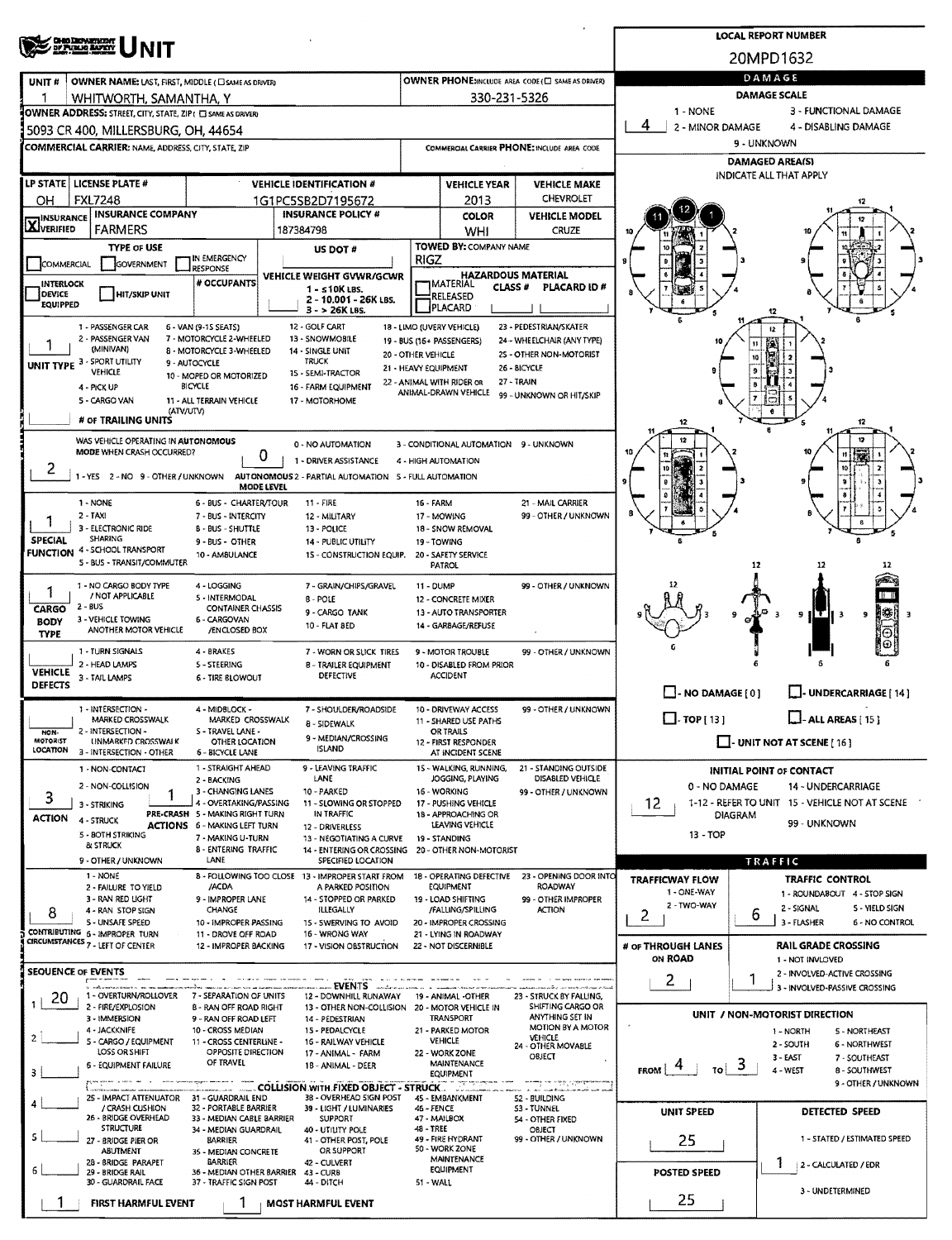|                                   | OND DEPARTMENT                                                                                    |                                                               | <b>LOCAL REPORT NUMBER</b>                                             |                    |                                                               |                                                       |                                    |                                 |                                                               |
|-----------------------------------|---------------------------------------------------------------------------------------------------|---------------------------------------------------------------|------------------------------------------------------------------------|--------------------|---------------------------------------------------------------|-------------------------------------------------------|------------------------------------|---------------------------------|---------------------------------------------------------------|
|                                   |                                                                                                   |                                                               | 20MPD1632                                                              |                    |                                                               |                                                       |                                    |                                 |                                                               |
| UNIT#                             | <b>OWNER NAME: LAST, FIRST, MIDDLE (CI SAME AS DRIVER)</b>                                        |                                                               |                                                                        |                    |                                                               | OWNER PHONE:INCLUDE AREA CODE (C) SAME AS DRIVER)     |                                    | DAMAGE                          |                                                               |
| 2                                 | SUMMERS, CARY, L                                                                                  |                                                               |                                                                        |                    | 330-674-1372                                                  |                                                       |                                    | <b>DAMAGE SCALE</b>             |                                                               |
|                                   | OWNER ADDRESS: STREET, CITY, STATE, ZIP( C) SAME AS DRIVER)                                       |                                                               |                                                                        |                    |                                                               |                                                       | 1 - NONE<br>-2<br>2 - MINOR DAMAGE |                                 | 3 - FUNCTIONAL DAMAGE<br>4 - DISABLING DAMAGE                 |
|                                   | 6790 TR 319, MILLERSBURG, OH, 44654<br><b>COMMERCIAL CARRIER: NAME, ADDRESS, CITY, STATE, ZIP</b> |                                                               |                                                                        |                    |                                                               | COMMERCIAL CARRIER PHONE: INCLUDE AREA CODE           |                                    | 9 - UNKNOWN                     |                                                               |
|                                   |                                                                                                   |                                                               |                                                                        |                    |                                                               |                                                       |                                    | <b>DAMAGED AREA(S)</b>          |                                                               |
|                                   | LP STATE   LICENSE PLATE #                                                                        |                                                               | <b>VEHICLE IDENTIFICATION #</b>                                        |                    | <b>VEHICLE YEAR</b>                                           | <b>VEHICLE MAKE</b>                                   |                                    | <b>INDICATE ALL THAT APPLY</b>  |                                                               |
| OН                                | 684YZP                                                                                            |                                                               | 1FM5K8D85FGB08687                                                      |                    | 2015                                                          | FORD                                                  | 12                                 |                                 |                                                               |
| INSURANCE<br><b>X</b> VERIFIED    | <b>INSURANCE COMPANY</b><br>HAUBRUNS                                                              |                                                               | <b>INSURANCE POLICY #</b><br>5092037500                                |                    | COLOR<br>RED                                                  | <b>VEHICLE MODEL</b><br><b>EXPLORER</b>               |                                    |                                 |                                                               |
|                                   | <b>TYPE OF USE</b>                                                                                |                                                               | US DOT #                                                               |                    | TOWED BY: COMPANY NAME                                        |                                                       |                                    |                                 |                                                               |
| COMMERCIAL                        | GOVERNMENT                                                                                        | IN EMERGENCY<br>RESPONSE                                      |                                                                        |                    |                                                               | <b>HAZARDOUS MATERIAL</b>                             |                                    |                                 |                                                               |
| <b>INTERLOCK</b><br><b>DEVICE</b> | HIT/SKIP UNIT                                                                                     | # OCCUPANTS                                                   | VEHICLE WEIGHT GVWR/GCWR<br>$1 - s10K$ LBS.                            |                    | <b>IMATERIAL</b><br><b>CLASS#</b><br>RELEASED                 | PLACARD ID#                                           |                                    |                                 |                                                               |
| <b>EQUIPPED</b>                   |                                                                                                   |                                                               | 2 - 10.001 - 26K LBS.<br>$3 - 26K$ LBS.                                |                    | PLACARD                                                       |                                                       |                                    |                                 |                                                               |
|                                   | 1 - PASSENGER CAR                                                                                 | 6 - VAN (9-15 SEATS)<br>7 - MOTORCYCLE 2-WHEELED              | 12 - GOLF CART                                                         |                    | 18 - LIMO (LIVERY VEHICLE)                                    | 23 - PEDESTRIAN/SKATER                                |                                    | 12                              |                                                               |
| 3                                 | 2 - PASSENGER VAN<br>(MINIVAN)                                                                    | <b>B - MOTORCYCLE 3-WHEELED</b>                               | 13 - SNOWMOBILE<br>14 - SINGLE UNIT                                    | 20 - OTHER VEHICLE | 19 - BUS (16+ PASSENGERS)                                     | 24 - WHEELCHAIR (ANY TYPE)<br>2S - OTHER NON-MOTORIST |                                    |                                 |                                                               |
|                                   | UNIT TYPE 3 - SPORT UTILITY<br>VEHICLE                                                            | 9 - AUTOCYCLE<br>10 - MOPED OR MOTORIZED                      | <b>TRUCK</b><br>15 - SEMI-TRACTOR                                      |                    | 21 - HEAVY EQUIPMENT                                          | 26 - BICYCLE                                          |                                    |                                 |                                                               |
|                                   | 4 - PICK UP<br>5 - CARGO VAN                                                                      | <b>BICYCLE</b><br>11 - ALL TERRAIN VEHICLE                    | 16 - FARM EQUIPMENT<br>17 - MOTORHOME                                  |                    | 22 - ANIMAL WITH RIDER OR<br>ANIMAL-DRAWN VEHICLE             | 27 - TRAIN<br>99 - UNKNOWN OR HIT/SKIP                |                                    |                                 |                                                               |
|                                   | (ATV/UTV)<br># OF TRAILING UNITS                                                                  |                                                               |                                                                        |                    |                                                               |                                                       |                                    |                                 |                                                               |
|                                   | WAS VEHICLE OPERATING IN AUTONOMOUS                                                               |                                                               |                                                                        |                    |                                                               |                                                       |                                    |                                 | 12<br>5<br>12                                                 |
|                                   | MODE WHEN CRASH OCCURRED?                                                                         | 0                                                             | 0 - NO AUTOMATION<br>1 - DRIVER ASSISTANCE                             |                    | 3 - CONDITIONAL AUTOMATION 9 - UNKNOWN<br>4 - HIGH AUTOMATION |                                                       |                                    |                                 | n                                                             |
| 2                                 | 1 - YES 2 - NO 9 - OTHER / UNKNOWN                                                                |                                                               | AUTONOMOUS 2 - PARTIAL AUTOMATION 5 - FULL AUTOMATION                  |                    |                                                               |                                                       | s                                  |                                 | 10                                                            |
|                                   | 1 - NONE                                                                                          | <b>MODE LEVEL</b><br>6 - BUS - CHARTER/TOUR                   | 11 - FIRE                                                              | 16 - FARM          |                                                               | 21 - MAIL CARRIER                                     |                                    |                                 |                                                               |
|                                   | $2 - TAXI$                                                                                        | 7 - BUS - INTERCITY                                           | 12 - MILITARY                                                          |                    | 17 - MOWING                                                   | 99 - OTHER / UNKNOWN                                  |                                    |                                 |                                                               |
| SPECIAL                           | 3 - ELECTRONIC RIDE<br><b>SHARING</b>                                                             | <b>B-BUS-SHUTTLE</b><br>9 - BUS - OTHER                       | 13 - POLICE<br>14 - PUBLIC UTILITY                                     |                    | 18 - SNOW REMOVAL<br>19 - TOWING                              |                                                       |                                    |                                 |                                                               |
|                                   | <b>FUNCTION 4-SCHOOL TRANSPORT</b><br>5 - BUS - TRANSIT/COMMUTER                                  | 10 - AMBULANCE                                                | 1S - CONSTRUCTION EQUIP.                                               |                    | 20 - SAFETY SERVICE<br>PATROL                                 |                                                       |                                    | 12                              | 12<br>12                                                      |
|                                   | 1 - NO CARGO BODY TYPE                                                                            | 4 - LOGGING                                                   | 7 - GRAIN/CHIPS/GRAVEL                                                 | 11 - DUMP          |                                                               | 99 - OTHER / UNKNOWN                                  |                                    |                                 |                                                               |
|                                   | / NOT APPLICABLE<br>$2 - BUS$                                                                     | 5 - INTERMODAL                                                | 8 - POLE                                                               |                    | 12 - CONCRETE MIXER                                           |                                                       |                                    |                                 |                                                               |
| CARGO<br><b>BODY</b>              | 3 - VEHICLE TOWING                                                                                | <b>CONTAINER CHASSIS</b><br>6 - CARGOVAN                      | 9 - CARGO TANK<br>10 - FLAT BED                                        |                    | 13 - AUTO TRANSPORTER<br>14 - GARBAGE/REFUSE                  |                                                       |                                    |                                 | ļ₿.<br>9<br>91<br>- 3                                         |
| <b>TYPE</b>                       | ANOTHER MOTOR VEHICLE                                                                             | /ENCLOSED BOX                                                 |                                                                        |                    |                                                               |                                                       |                                    |                                 | ⊕<br>⊕                                                        |
|                                   | 1 - TURN SIGNALS<br>2 - HEAD LAMPS                                                                | 4 - BRAKES<br><b>S-STEERING</b>                               | 7 - WORN OR SLICK TIRES<br><b>B - TRAILER EQUIPMENT</b>                |                    | 9 - MOTOR TROUBLE<br>10 - DISABLED FROM PRIOR                 | 99 - OTHER / UNKNOWN                                  |                                    |                                 |                                                               |
| <b>VEHICLE</b><br><b>DEFECTS</b>  | 3 - TAIL LAMPS                                                                                    | 6 - TIRE BLOWOUT                                              | <b>DEFECTIVE</b>                                                       |                    | <b>ACCIDENT</b>                                               |                                                       |                                    |                                 |                                                               |
|                                   | 1 - INTERSECTION -                                                                                | 4 - MIDBLOCK -                                                | 7 - SHOULDER/ROADSIDE                                                  |                    | 10 - DRIVEWAY ACCESS                                          | 99 - OTHER / UNKNOWN                                  | $\Box$ - NO DAMAGE [ 0 ]           |                                 | U-UNDERCARRIAGE [ 14 ]                                        |
| NON-                              | MARKED CROSSWALK<br>2 - INTERSECTION -                                                            | MARKED CROSSWALK<br>5 - TRAVEL LANE -                         | 8 - SIDEWALK                                                           |                    | 11 - SHARED USE PATHS<br>OR TRAILS                            |                                                       | $\prod$ -TOP [ 13 ]                |                                 | $\Box$ - ALL AREAS [ 15 ]                                     |
| <b>MOTORIST</b><br>LOCATION       | UNMARKED CROSSWALK<br>3 - INTERSECTION - OTHER                                                    | OTHER LOCATION<br>6 - BICYCLE LANE                            | 9 - MEDIAN/CROSSING<br><b>ISLAND</b>                                   |                    | 12 - FIRST RESPONDER<br>AT INCIDENT SCENE                     |                                                       |                                    |                                 | $\Box$ - UNIT NOT AT SCENE [16]                               |
|                                   | 1 - NON-CONTACT                                                                                   | 1 - STRAIGHT AHEAD                                            | 9 - LEAVING TRAFFIC                                                    |                    | 15 - WALKING, RUNNING,                                        | 21 - STANDING OUTSIDE                                 |                                    | <b>INITIAL POINT OF CONTACT</b> |                                                               |
|                                   | 2 - NON-COLLISION<br>11                                                                           | 2 - BACKING<br>3 - CHANGING LANES                             | LANE<br>10 - PARKED                                                    |                    | JOGGING, PLAYING<br>16 - WORKING                              | DISABLED VEHICLE<br>99 - OTHER / UNKNOWN              | 0 - NO DAMAGE                      |                                 | 14 - UNDERCARRIAGE                                            |
| 4                                 | 3 - STRIKING                                                                                      | 4 - OVERTAKING/PASSING<br>PRE-CRASH S - MAKING RIGHT TURN     | 11 - SLOWING OR STOPPED<br>IN TRAFFIC                                  |                    | 17 - PUSHING VEHICLE<br>18 - APPROACHING OR                   |                                                       | 6                                  | <b>DIAGRAM</b>                  | 1-12 - REFER TO UNIT 15 - VEHICLE NOT AT SCENE                |
| <b>ACTION</b>                     | 4 - STRUCK<br>5 - BOTH STRIKING                                                                   | <b>ACTIONS 6 - MAKING LEFT TURN</b><br>7 - MAKING U-TURN      | 12 - DRIVERLESS                                                        |                    | LEAVING VEHICLE                                               |                                                       | 13 - TOP                           |                                 | 99 - UNKNOWN                                                  |
|                                   | & STRUCK                                                                                          | 8 - ENTERING TRAFFIC                                          | 13 - NEGOTIATING A CURVE<br>14 - ENTERING OR CROSSING                  |                    | 19 - STANDING<br>20 - OTHER NON-MOTORIST                      |                                                       |                                    |                                 |                                                               |
|                                   | 9 - OTHER / UNKNOWN<br>1 - NONE                                                                   | LANE                                                          | SPECIFIED LOCATION<br>8 - FOLLOWING TOO CLOSE 13 - IMPROPER START FROM |                    |                                                               | 18 - OPERATING DEFECTIVE 23 - OPENING DOOR INTO       | <b>TRAFFICWAY FLOW</b>             | <b>TRAFFIC</b>                  | TRAFFIC CONTROL                                               |
|                                   | 2 - FAILURE TO YIELD<br>3 - RAN RED UGHT                                                          | /ACDA<br>9 - IMPROPER LANE                                    | A PARKED POSITION<br>14 - STOPPED OR PARKED                            |                    | <b>EQUIPMENT</b><br>19 - LOAD SHIFTING                        | ROADWAY<br>99 - OTHER IMPROPER                        | 1 - ONE-WAY                        |                                 | 1 - ROUNDABOUT 4 - STOP SIGN                                  |
|                                   | 4 - RAN STOP SIGN                                                                                 | CHANGE                                                        | <b>ILLEGALLY</b>                                                       |                    | /FALLING/SPILLING                                             | <b>ACTION</b>                                         | 2 - TWO-WAY<br>2                   | 6                               | 2 - SIGNAL<br>S - YIELD SIGN<br>3 - FLASHER<br>6 - NO CONTROL |
|                                   | 5 - UNSAFE SPEED<br>CONTRIBUTING 6 - IMPROPER TURN                                                | 10 - IMPROPER PASSING<br>11 - DROVE OFF ROAD                  | 15 - SWERVING TO AVOID<br>16 - WRONG WAY                               |                    | 20 - IMPROPER CROSSING<br>21 - LYING IN ROADWAY               |                                                       |                                    |                                 |                                                               |
|                                   | CIRCUMSTANCES 7 - LEFT OF CENTER                                                                  | 12 - IMPROPER BACKING                                         | 17 - VISION OBSTRUCTION                                                |                    | 22 - NOT DISCERNIBLE                                          |                                                       | # OF THROUGH LANES<br>ON ROAD      |                                 | <b>RAIL GRADE CROSSING</b><br>1 - NOT INVLOVED                |
|                                   | <b>SEQUENCE OF EVENTS</b>                                                                         |                                                               |                                                                        |                    |                                                               |                                                       | $\mathbf{2}$                       |                                 | 2 - INVOLVED-ACTIVE CROSSING                                  |
| 20                                | 1 - OVERTURN/ROLLOVER                                                                             | 7 - SEPARATION OF UNITS                                       | <b>EVENTS</b><br>12 - DOWNHILL RUNAWAY                                 |                    | 19 - ANIMAL -OTHER                                            | 23 - STRUCK BY FALLING,                               |                                    |                                 | 3 - INVOLVED-PASSIVE CROSSING                                 |
|                                   | 2 - FIRE/EXPLOSION<br>3 - IMMERSION                                                               | 8 - RAN OFF ROAD RIGHT<br>9 - RAN OFF ROAD LEFT               | 13 - OTHER NON-COLLISION<br>14 - PEDESTRIAN                            |                    | 20 - MOTOR VEHICLE IN<br>TRANSPORT                            | SHIFTING CARGO OR<br>ANYTHING SET IN                  |                                    |                                 | UNIT / NON-MOTORIST DIRECTION                                 |
| 2                                 | 4 - JACKKNIFE<br>5 - CARGO / EQUIPMENT                                                            | 10 - CROSS MEDIAN<br>11 - CROSS CENTERLINE -                  | 15 - PEDALCYCLE<br>16 - RAILWAY VEHICLE                                |                    | 21 - PARKED MOTOR<br>VEHICLE                                  | MOTION BY A MOTOR<br>VEHICLE<br>24 - OTHER MOVABLE    |                                    | 1 - NORTH<br>2 - SOUTH          | 5 - NORTHEAST<br>6 - NORTHWEST                                |
|                                   | LOSS OR SHIFT<br>6 - EQUIPMENT FAILURE                                                            | OPPOSITE DIRECTION<br>OF TRAVEL                               | 17 - ANIMAL - FARM<br>18 - ANIMAL - DEER                               |                    | 22 - WORK ZONE<br><b>MAINTENANCE</b>                          | OBJECT                                                | $\frac{1}{10}$ 3                   | 3 - EAST                        | 7 - SOUTHEAST                                                 |
| з                                 |                                                                                                   |                                                               | <b>COLLISION WITH FIXED OBJECT - STRUCK</b>                            |                    | <b>EQUIPMENT</b>                                              |                                                       | <b>FROM</b>                        | 4 - WEST                        | <b>B-SOUTHWEST</b><br>9 - OTHER / UNKNOWN                     |
|                                   | 25 - IMPACT ATTENUATOR 31 - GUARDRAIL END<br>/ CRASH CUSHION                                      | 32 - PORTABLE BARRIER                                         | 38 - OVERHEAD SIGN POST<br>39 - LIGHT / LUMINARIES                     | 46 - FENCE         | 45 - EMBANKMENT                                               | and a state of the company<br>52 - BUILDING           |                                    |                                 |                                                               |
|                                   | 26 - BRIDGE OVERHEAD<br><b>STRUCTURE</b>                                                          | 33 - MEDIAN CABLE BARRIER                                     | <b>SUPPORT</b>                                                         | 48 - TREE          | 47 - MAILBOX                                                  | 53 - TUNNEL<br>54 - OTHER FIXED                       | UNIT SPEED                         |                                 | DETECTED SPEED                                                |
| 5                                 | 27 - BRIDGE PIER OR                                                                               | 34 - MEDIAN GUARDRAIL<br>BARRIER                              | 40 - UTILITY POLE<br>41 - OTHER POST, POLE                             |                    | 49 - FIRE HYDRANT<br>SD - WORK ZONE                           | OBJECT<br>99 - OTHER / UNKNOWN                        | 0                                  |                                 | 1 - STATED / ESTIMATED SPEED                                  |
|                                   | ABUTMENT<br>28 - BRIDGE PARAPET                                                                   | 35 - MEDIAN CONCRETE<br><b>BARRIER</b>                        | OR SUPPORT<br>42 - CULVERT                                             |                    | <b>MAINTENANCE</b><br><b>EQUIPMENT</b>                        |                                                       |                                    | T                               | 2 - CALCULATED / EDR                                          |
| 6.                                | 29 - BRIDGE RAIL<br>30 - GUARDRAIL FACE                                                           | 36 - MEDIAN OTHER BARRIER 43 - CURB<br>37 - TRAFFIC SIGN POST | 44 - DITCH                                                             | S1 - WALL          |                                                               |                                                       | POSTED SPEED                       |                                 |                                                               |
|                                   | FIRST HARMFUL EVENT                                                                               |                                                               | <b>MOST HARMFUL EVENT</b>                                              |                    |                                                               |                                                       | 25                                 |                                 | 3 - UNDETERMINED                                              |
|                                   |                                                                                                   |                                                               |                                                                        |                    |                                                               |                                                       |                                    |                                 |                                                               |